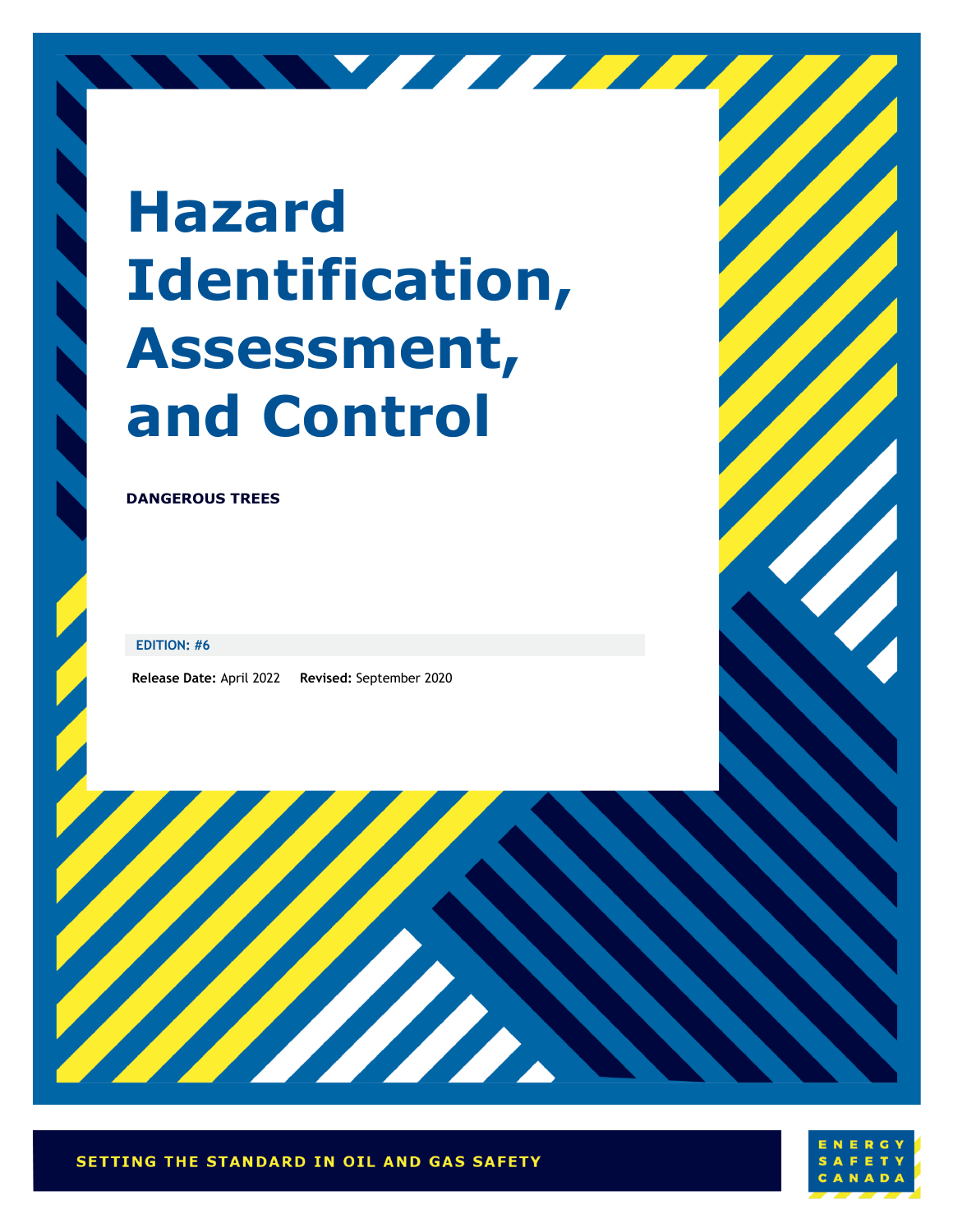# About Energy Safety Canada

Energy Safety Canada is the oil and gas industry's advocate and leading resource for the continuous improvement of safety performance. Our mission is to help companies achieve their safety goals by providing practices, assessment, training, support, metrics and communication.

#### **AVAILABILITY**

This document as well as future revisions and additions, is available from:

**Energy Safety Canada** 150 - 2 Smed Lane SE Calgary, Alberta T2C 4T5

**Phone:** 403 516 8000 **Toll Free:** 1 800 667 5557 **Fax**: 403 516 8166 EnergySafetyCanada.com

#### **ACKNOWLEDGEMENT**

Energy Safety Canada gratefully acknowledges the many individuals who volunteered their time and effort to complete this document.

#### **DISCLAIMER**

This document is intended to be flexible in application and provide guidance to users rather than act as a prescriptive solution. Recognizing that one solution is not appropriate for all users and situations, it presents generally accepted guidelines that apply to industry situations, as well as recommended practices that may suit a company's particular needs. While we believe that the information contained herein is reliable under the conditions and subject to the limitations set out, Energy Safety Canada does not guarantee its accuracy. The use of this document or any information contained will be at the user's sole risk, regardless of any fault or negligence of Energy Safety Canada and the participating industry associations.

#### **COPYRIGHT/RIGHT TO PRODUCE**

Copyright for this document is held by Energy Safety Canada, 2022. All rights reserved.

Energy Safety Canada encourages the copying, reproduction and distribution of this document to promote health and safety in the workplace, provided that Energy Safety Canada is acknowledged. However, no part of this publication may be copied, reproduced or distributed for profit or other commercial enterprise, nor may any part be incorporated into any other publication, without the written permission of Energy Safety Canada.

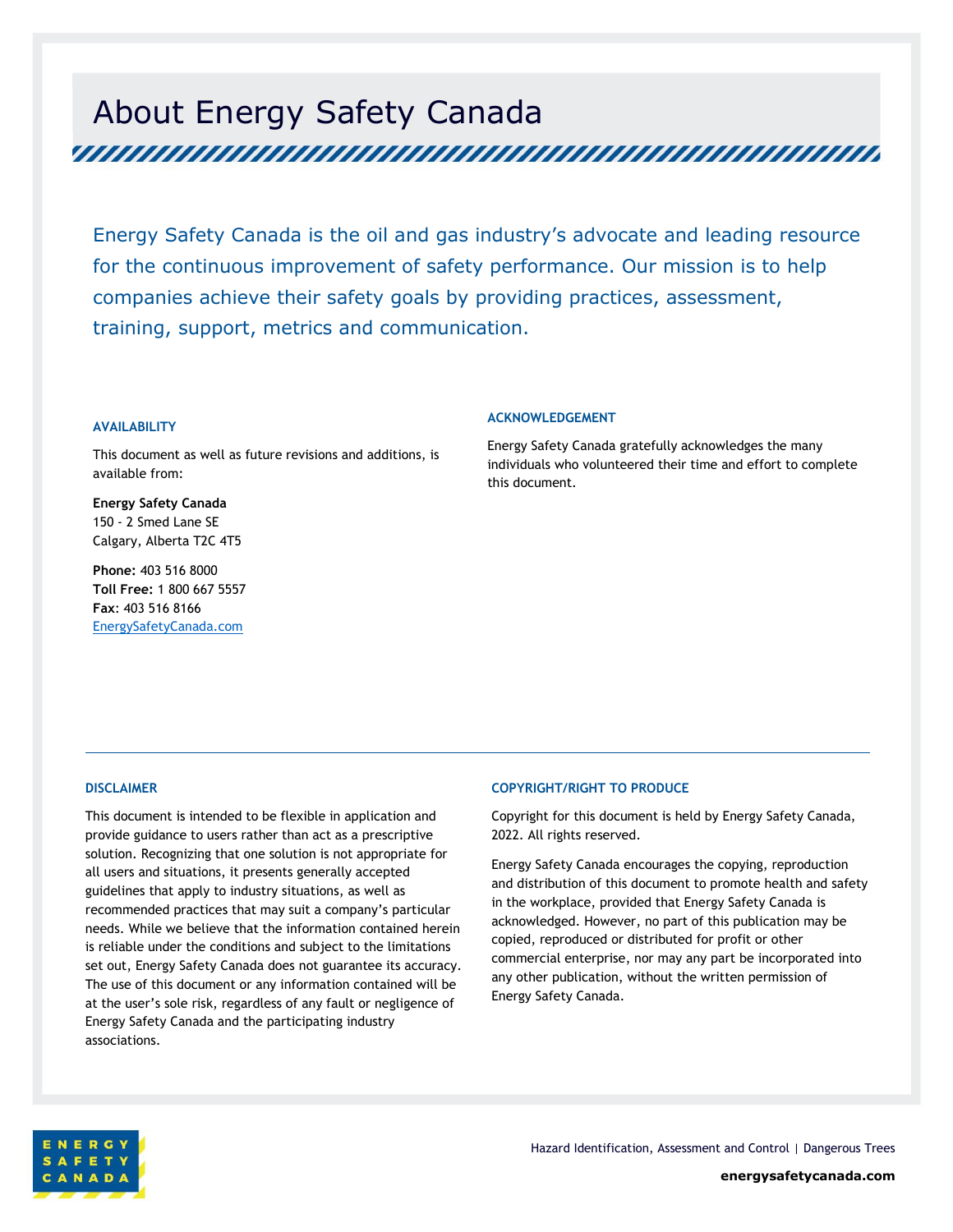Preface 

#### **HOW TO USE THIS GUIDELINE**

The purpose of this document is to provide a framework to aid in ensuring safe working conditions exist for workers conducting upstream oil and gas activities where workers may be at risk of being exposed to dangerous trees. As well, this document will provide strategies and alternatives to exposing workers to the risk of felling dangerous trees while in the workplace. After identifying dangerous trees, either eliminating or controlling them is appropriate for any upstream oil and gas worksite where there are free-standing trees at the boundaries of the worksite, including but not limited to: camp sites, facilities, pipeline, roads, line of sigh/seismic lines, aircraft landing. This document is intended for application in Canadian petroleum industry activities, where dangerous trees may pose a risk to workers, zones, and well sites.

#### **PROJECT SCOPE AND LIMITATIONS**

This document contains guidance notes to assist employers, prime contractors, and owners in developing programs that properly identify dangerous trees, and minimize the risks associated with such trees.

The information contained herein is intended for use by a full cross-section of workers in the petroleum industry.

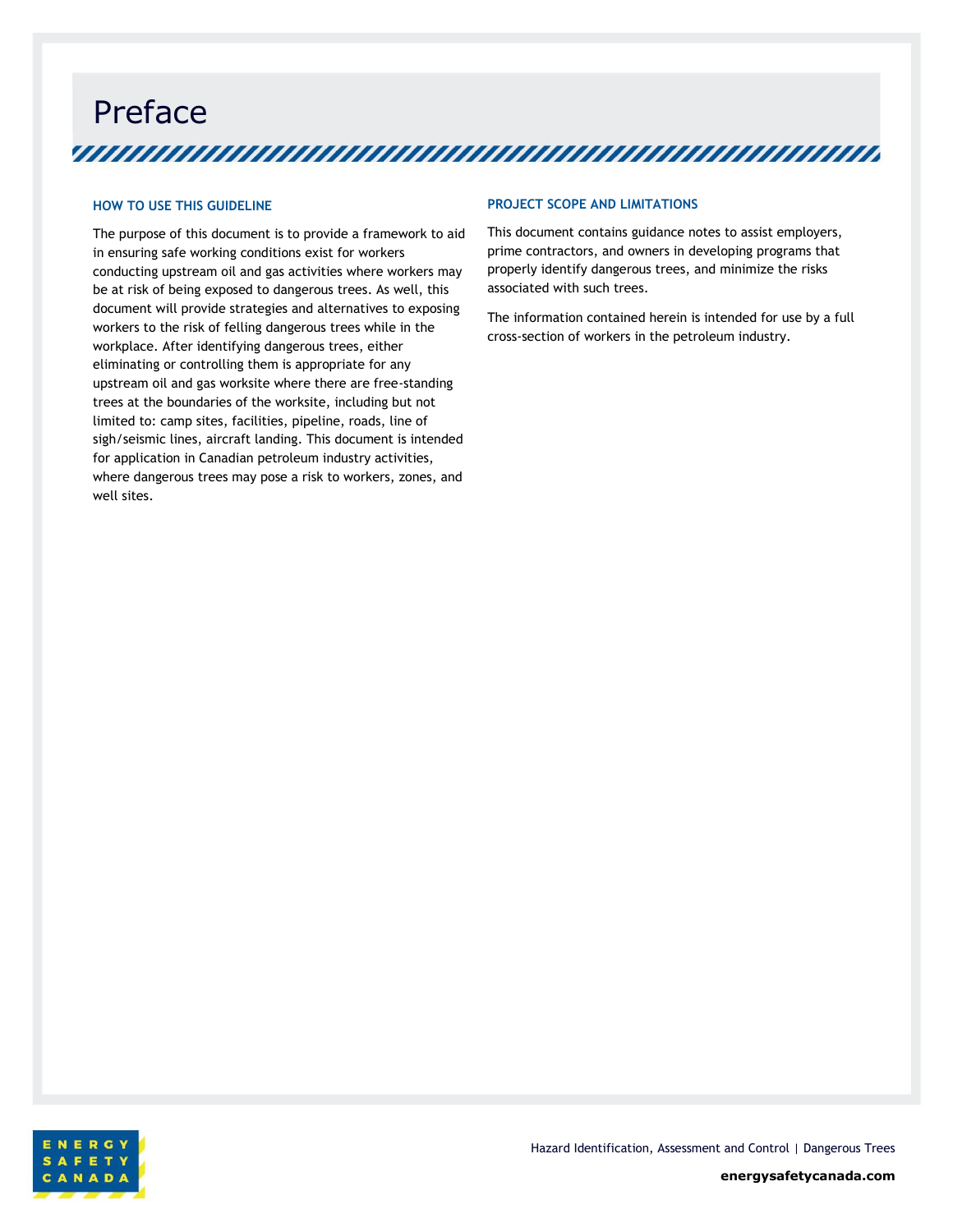# **Table of Contents**

<u>TAN ANAH ANAH ANG MANAH ANG MANAH ANG MANAH ANG MANAH ANG MANAH ANG MANAH ANG MANAH ANG MANAH ANG MANAH ANG M</u>

<span id="page-3-0"></span>

Hazard Identification, Assessment and Control | Dangerous Trees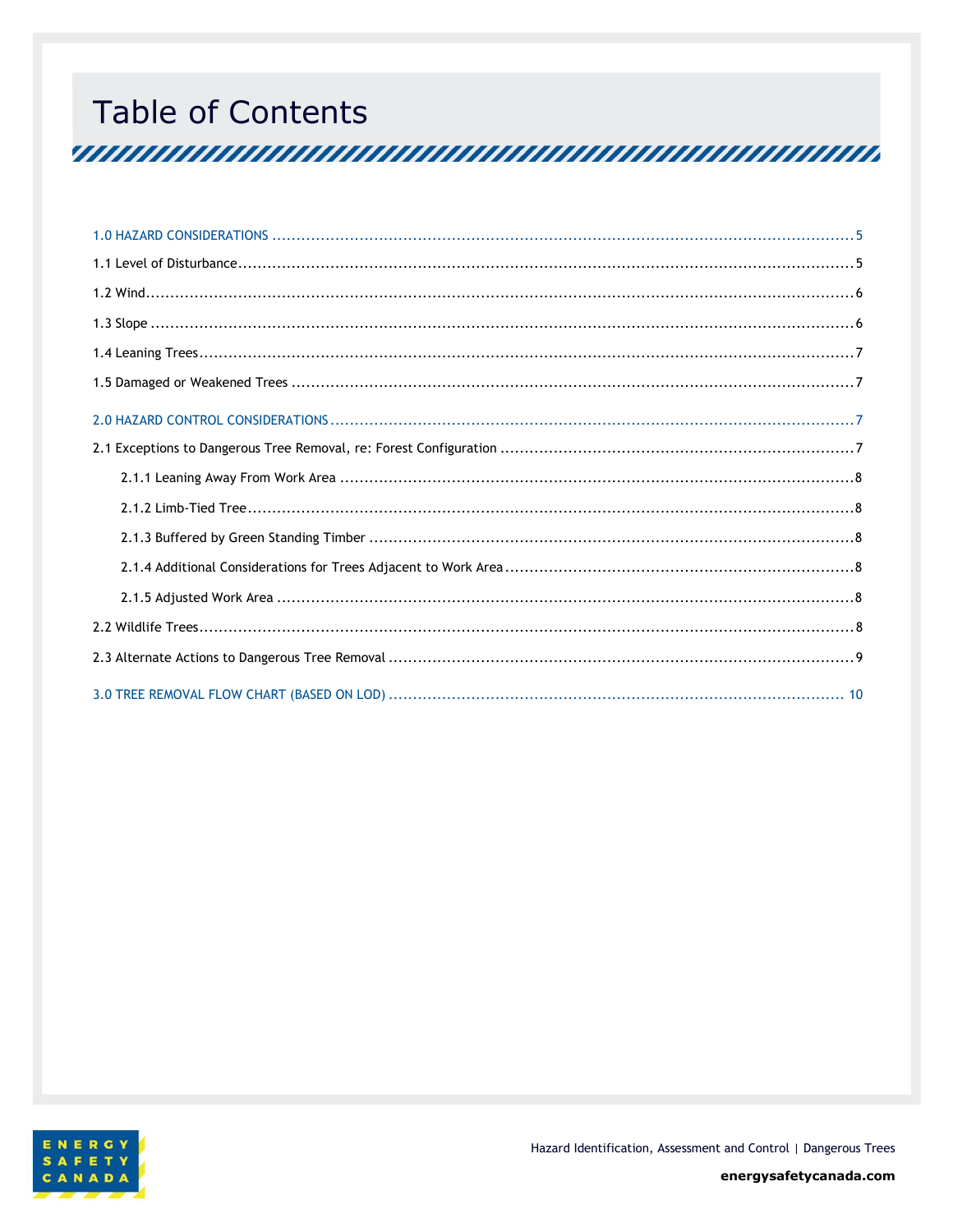### 1.0 Hazard Considerations

In general terms, the following sections outline conditions under which there is heightened risk from dangerous trees for all workers who find themselves in the vicinity of dangerous trees, and heightened risk for workers assigned the task of felling dangerous trees.

#### <span id="page-4-0"></span>**1.1 LEVEL OF DISTURBANCE**

**Table:1: Level of Disturbance (LOD) for Seismic Activity**

| LEVEL OF DISTRURBANCE* †              | <b>EXAMPLE TYPES OF WORK ACTIVITIES IN SEISMIC PROJECT</b>                                                                                                                                                                                                                                                                                                                                                                                                                                                                           |  |
|---------------------------------------|--------------------------------------------------------------------------------------------------------------------------------------------------------------------------------------------------------------------------------------------------------------------------------------------------------------------------------------------------------------------------------------------------------------------------------------------------------------------------------------------------------------------------------------|--|
| Very Low Risk** (No DT<br>Assessment) | Walking<br>$\bullet$<br>Surveying<br>Safety egress (heads-up work)<br>٠<br>General light vehicle travel (pickups, ATV/UTV, snow sleds)                                                                                                                                                                                                                                                                                                                                                                                               |  |
| 1<br>WIND:<br><40km/hour              | Placing/retrieving recording equipment (e.g., geophones)<br>$\bullet$<br>Power tool brushing/slashing<br>Bucking logs (any size), or downed trees <15cm dbh<br>Seismic blasting <4kg charges (properly placed)<br>٠<br>Seismic line rehabilitation (manual works, light duty machinery)<br>$\bullet$<br>Road travel with heavy vehicles (>5500 kg GVWR) on constructed & maintained resource<br>$\bullet$<br>roads                                                                                                                   |  |
| $\mathbf{2}$<br>WIND:<br><40km/hour   | Road travel with heavy vehicles (>5500 kg GVWR; e.g., LIS Drills, Vibes) on seismic line or<br>$\bullet$<br>overgrown road<br>Light duty equipment (e.g., LIS drills, small cats)<br>$\bullet$<br>Bucking downed trees >15cm dbh (e.g., wind thrown trees with full root wad attachment)<br>$\bullet$<br>Seismic line construction (stems <15cm dbh) with chainsaws***<br>$\bullet$<br>Seismic blasting >4kg charges (properly placed)<br>٠<br>Road maintenance activities without excavations (e.g., brushing, ditch clearing)<br>٠ |  |
| $3**$<br>WIND:<br>40-65km/hour        | Hand falling (stems >15cm dbh)****<br>$\bullet$<br>Mechanical harvesting and ground skidding<br>Use of light and intermediate helicopters where workers are exposed to rotor wash<br>$\bullet$<br>(e.g., slinging geophones)<br>Land clearing & site preparation/deactivation with heavy machinery<br>٠<br>Road maintenance or construction activities with heavy equipment<br>٠                                                                                                                                                     |  |
| 4<br>WIND:<br>>65km/hour              | Use of medium and heavy lift helicopters where workers are exposed to rotor wash<br>$\bullet$<br>(e.g., slinging heli-seismic)<br>Surface blasting (e.g., road construction)                                                                                                                                                                                                                                                                                                                                                         |  |

\*A dangerous tree assessment is only valid for the lowest level of disturbance at which the assessment has been done.

\*\*VLR activities are based upon the expectation that workers have been trained and mentored how to be situationally aware of the hazards expected

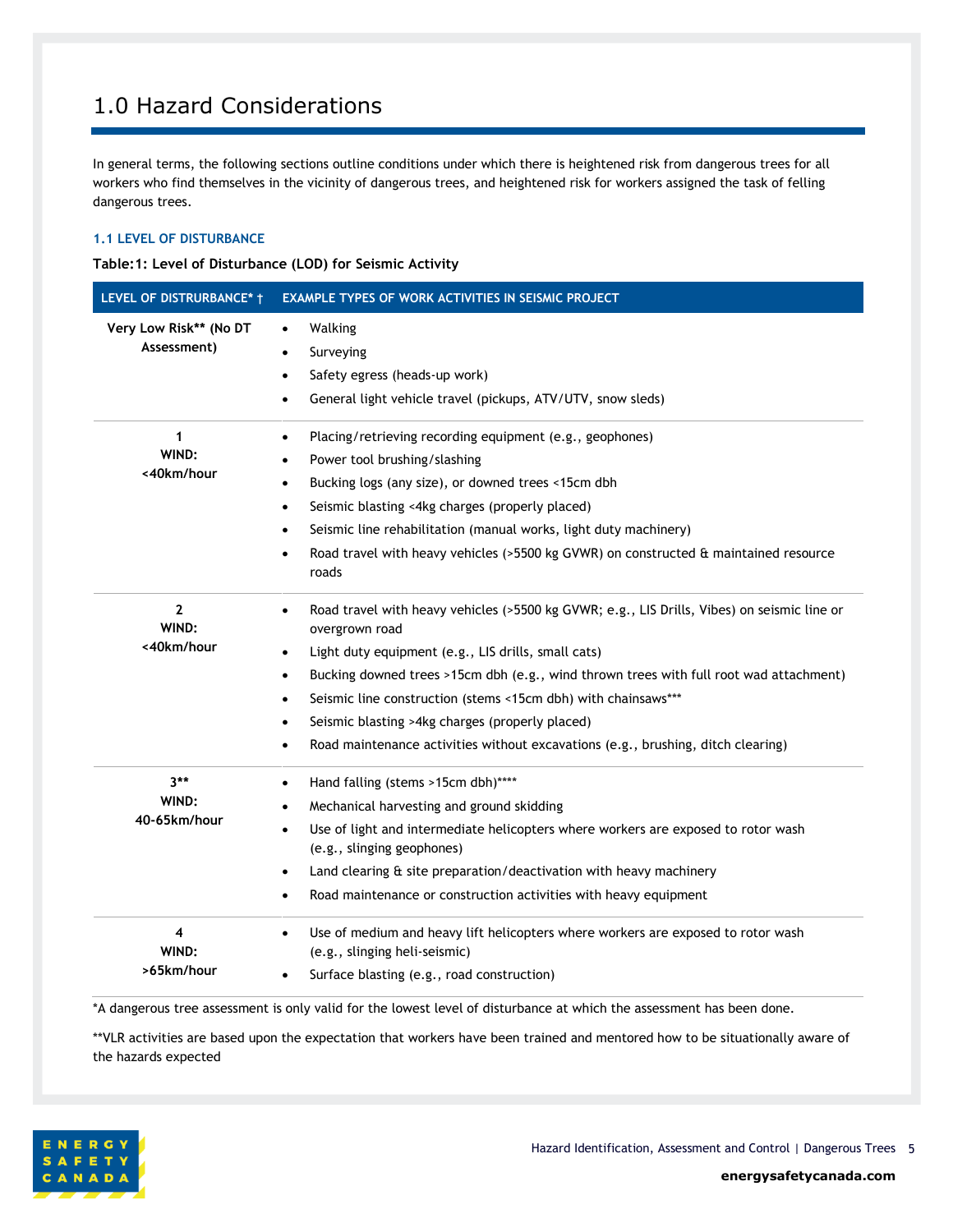\*\*\*If trees CANNOT be safely felled and yarded away from adjacent standing timber (i.e., there is a chance that felled or yarded timber will strike adjacent standing "leave timber"), then default to Level 4 disturbance.

\*\*\*\*Does not include danger tree falling and/or line slashing for fallen tree hazard mitigation. Falling of dangerous trees does not require reassessment to LOD3; the falling process must be in accordance with the BC Faller Training Standard and adherence to safe falling practices. Slashing and bucking to remove fallen hazards after mulcher line clearing does not require reassessment to LOD2.

†Refer to the Danger Tree Assessor Course Forest Activities (most current version) Handbook for Reference Hazard Tables.

#### <span id="page-5-0"></span>**1.2 WIND**

Windy conditions are a critical factor when determining the level of risk presented by potentially dangerous trees. Wind speed needs to be a consideration when determining if dangerous tree control operations will proceed. Table 1 offers the Beaufort Scale description of various wind speed levels which allow any worker to estimate wind speed. Table 1 also offers a description on the typical or expected impact on operations—and in particular dangerous tree control operations. Table 2 offers a guide to responding to especially high winds in excess of 40 km/h.

It should be noted with both Table 1 and Table 2, that wind conditions are one factor among others that need to be considered when assessing the hazard created by dangerous trees.

#### **Table 2: Assessing Wind Speed and Typical Impact**

| <b>WIND SPEED (KM/H)</b> | <b>BEAUFORT SCALE DESCRIPTION</b>                                         | <b>TYPICAL IMPACT ON OPERATIONS*</b>                                                                                                     |
|--------------------------|---------------------------------------------------------------------------|------------------------------------------------------------------------------------------------------------------------------------------|
| Less than 20 km/h        | Gentle breeze; leaves and small twigs move,<br>light weight flags extend. | None (normal work)                                                                                                                       |
| 20 km/h or more          | Moderate breeze; small branches move, raises<br>dust, leaves and paper    | Work ceases within one and one half $(1\frac{1}{2})$<br>tree lengths of trees exempted under Sections<br>$2.4.1$ , $2.4.2$ and $2.4.3$ . |
| 40 km/h or more          | Large tree branches move, telephone wires<br>begin to "whistle".          | All hand felling of timber ceases and<br>dangerous tree assessment ceases.                                                               |

\*Note that other factors such as ground disturbance must be considered when determining the impact of a particular wind speed on general operations or specifically felling operations on a given site.

#### **Table 3: Working in Windy Conditions**

| $<$ 40 KM/H                                                                                                                                                                             | 40-65 KM/H                                                                                                                                                                           | $65+$ KM/H                                                                                      |
|-----------------------------------------------------------------------------------------------------------------------------------------------------------------------------------------|--------------------------------------------------------------------------------------------------------------------------------------------------------------------------------------|-------------------------------------------------------------------------------------------------|
| <b>CAUTION</b>                                                                                                                                                                          | <b>ALARM</b>                                                                                                                                                                         | <b>ALERT</b>                                                                                    |
| Workers need to review the<br>stability of any potentially<br>dangerous tress in the area. Should<br>the stability of dangerous trees<br>appear suspect, remove the tree or<br>workers. | Activities may significantly impact the<br>stability of dangerous trees in the work<br>area. Workers must reassess the stability<br>of any dangerous tree adjacent to work<br>areas. | Use extreme caution. Activities should be<br>stopped or suspended until conditions<br>moderate. |

#### <span id="page-5-1"></span>**1.3 SLOPE**

There is a greater risk to workers when felling on slopes. Felling on slopes that are slippery, wet, or have icy conditions, pose a greater risk to workers than when felling on dry slopes. Trees felled in slippery, wet, or icy conditions may slide faster and further than expected.

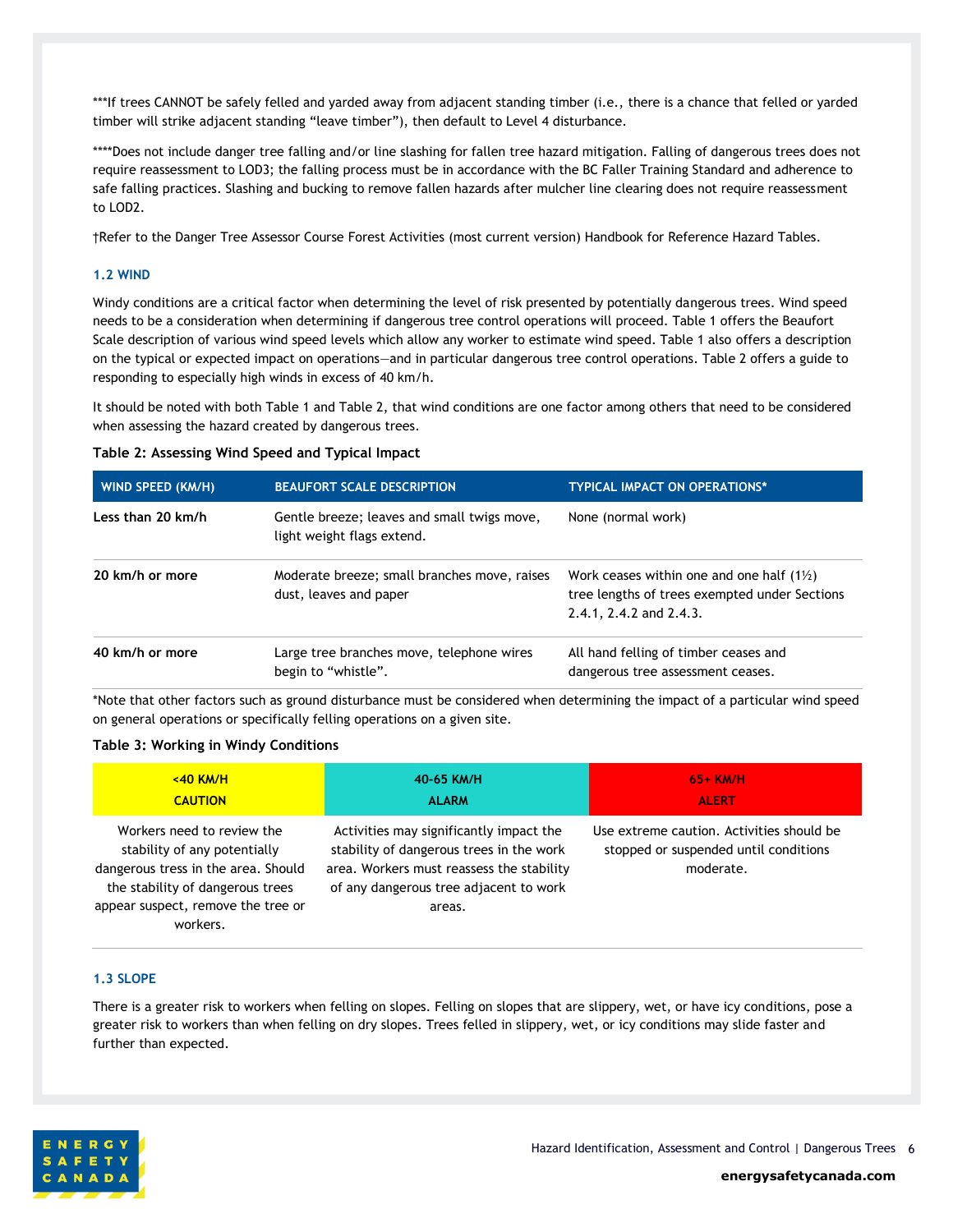#### <span id="page-6-0"></span>**1.4 LEANING TREES**



Any tree within one and one half  $(1\frac{1}{2})$  tree lengths, or 60 metres, whichever is greater, of the work area that has a weakness or disturbance to the base that is leaning more than 10 percent towards the work area should be evaluated as a hazard.

A 10% lean is approximately 5°

For more information on felling on slopes, please refer to the CAGC Terrain Assessment Guideline.

#### <span id="page-6-1"></span>**1.5 DAMAGED OR WEAKENED TREES**

Any trees with one or more of the following characteristics should be considered dangerous and felled, or otherwise controlled accordingly:

- Any tree within one and one half  $(1\frac{1}{2})$  tree lengths of the work area which has had 20 percent or more of its trunk scored by mechanized equipment, or which has had more than 50 percent of its root system damaged by mechanized equipment.
- Any tree within one and one half  $(1\frac{1}{2})$  tree lengths of the work area that has been significantly weakened by: lightning, deep cracks into the stem, areas of sunken or missing bark (cankers) affecting more than 50 percent of the tree's trunk circumference, disease or root rot (where more than 50 percent of the lateral roots are decayed), wind, animals or multiple defects.
- Any tree with a dead top, dead branches or weak branch union where those tops or branches could fall into the work area.
- Any tree affected by beetle kill.
- Any tree affected by fire [burn].

### <span id="page-6-2"></span>2.0 Hazard Control Considerations

A competent worker trained in the assessment and control of dangerous trees must take into account a number of factors in determining which trees present a risk to site workers, and the safest means of felling or otherwise controlling the hazard presented by a dangerous tree.

The general principle is that any dangerous tree within one and one half (1½) tree lengths or 60 metres, whichever is greater, of the work area must be felled. If a tree is deemed safe by qualified workers, no action with respect to tree removal is required. However, there are additional considerations in the application of this control principle.

#### <span id="page-6-3"></span>**2.1 EXCEPTIONS TO DANGEROUS TREE REMOVAL, RE: FOREST CONFIGURATION**



Hazard Identification, Assessment and Control | Dangerous Trees 7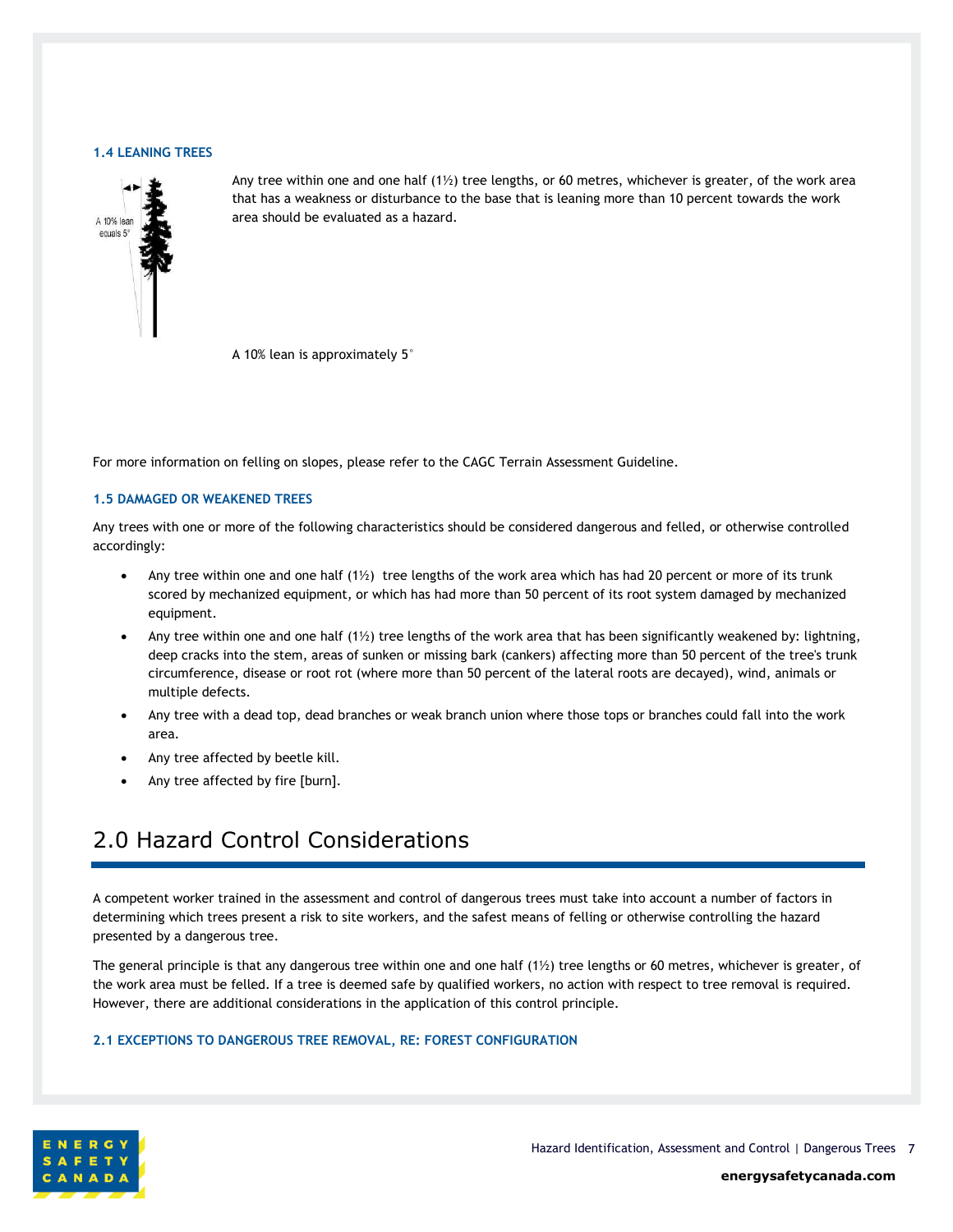A tree falling into the category of a dangerous tree may not need to be removed based on the nature of the tree and its location and configuration vis-à-vis other surrounding trees.

#### <span id="page-7-0"></span>2.1.1 LEANING AWAY FROM WORK AREA



No further action is required if the tree is leaning more than 10 percent away from the work area.

#### <span id="page-7-1"></span>2.1.2 LIMB-TIED TREE

No further action is required if the tree is limb-tiered in a manner that would prevent the fall of the tree into the work area.

#### <span id="page-7-2"></span>2.1.3 BUFFERED BY GREEN STANDING TIMBER

No further action is required if the tree is buffered by green standing timber similar in height that would prevent the clear fall of the tree into the work area.



#### <span id="page-7-3"></span>2.1.4 ADDITIONAL CONSIDERATIONS FOR TREES ADJACENT TO WORK AREA

No further action is required if the tree is adjacent to the work area, and:

- It is not within the work area right-of-way,
- It is not in the debris/wood berm adjacent to the work area,
- The tree has definitely not been touched by another tree,
- It is not leaning toward the work area; regardless of the angle,
- No work is permitted within one and one half (1½) tree lengths of that tree when the wind exceeds 20 km/h (see Section 3.1), and
- Adequate safe work procedures are developed for deploying equipment with helicopters.

#### <span id="page-7-4"></span>2.1.5 ADJUSTED WORK AREA

The work area extends a distance of one and one half [1½] tree lengths, or 60 metres whichever is greater. Where slopes are in excess of 30 percent, the distance must be sufficiently increased to minimize the risk.

#### <span id="page-7-5"></span>**2.2 WILDLIFE TREES**

Alternative actions to minimize risk can be used if the tree is a significant wildlife tree (i.e. contains a raptor's nest, bear den,

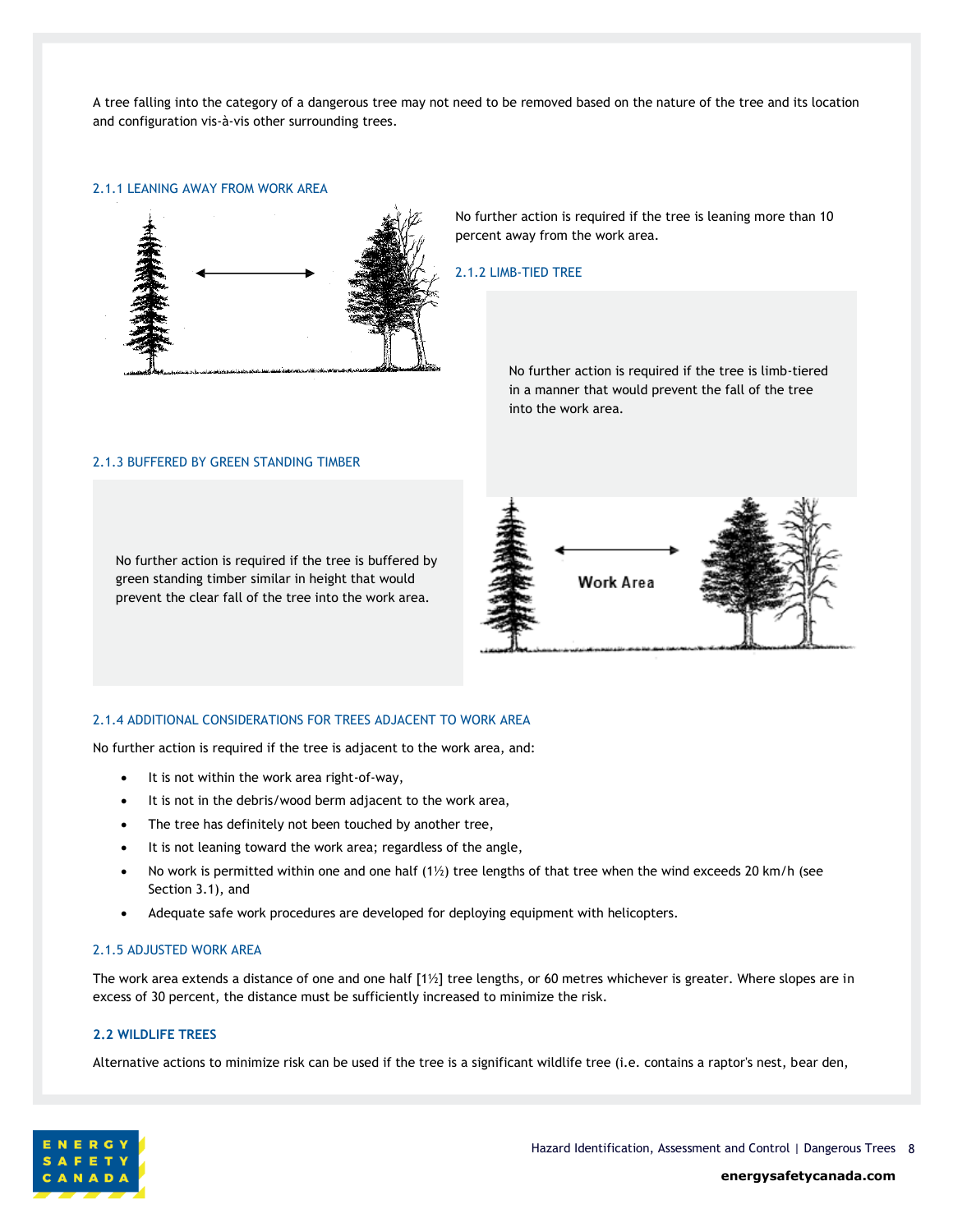etc.) and must be preserved.

#### <span id="page-8-0"></span>**2.3 ALTERNATE ACTIONS TO DANGEROUS TREE REMOVAL**

If falling the tree is not possible due to an unacceptable risk to the Faller, proximity to an identified Archaeological site or restrictions on private land the following alternative actions to minimize risk may be considered:

- Restricting activity/access within one and a half tree lengths of the dangerous tree by
	- o Relocating the work area
	- o Modifying the work area by clearly identifying the hazardous area via flagging, signage or other means.
- Use of mechanical assistance to remove dangerous trees (Mulchers or other suitably guarded alternative machinery).
- Use of explosives by suitably trained, certified and competent workers.

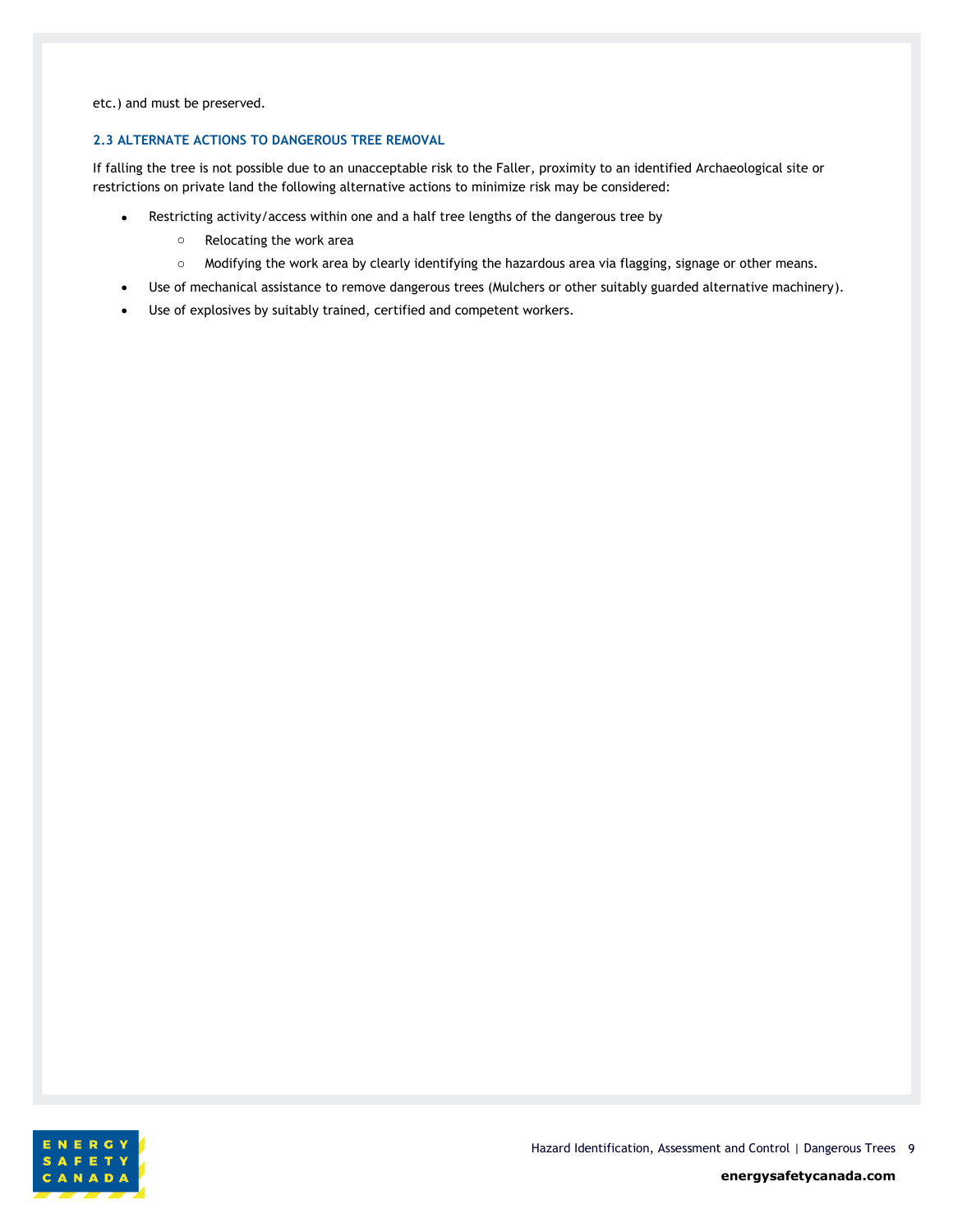<span id="page-9-0"></span>